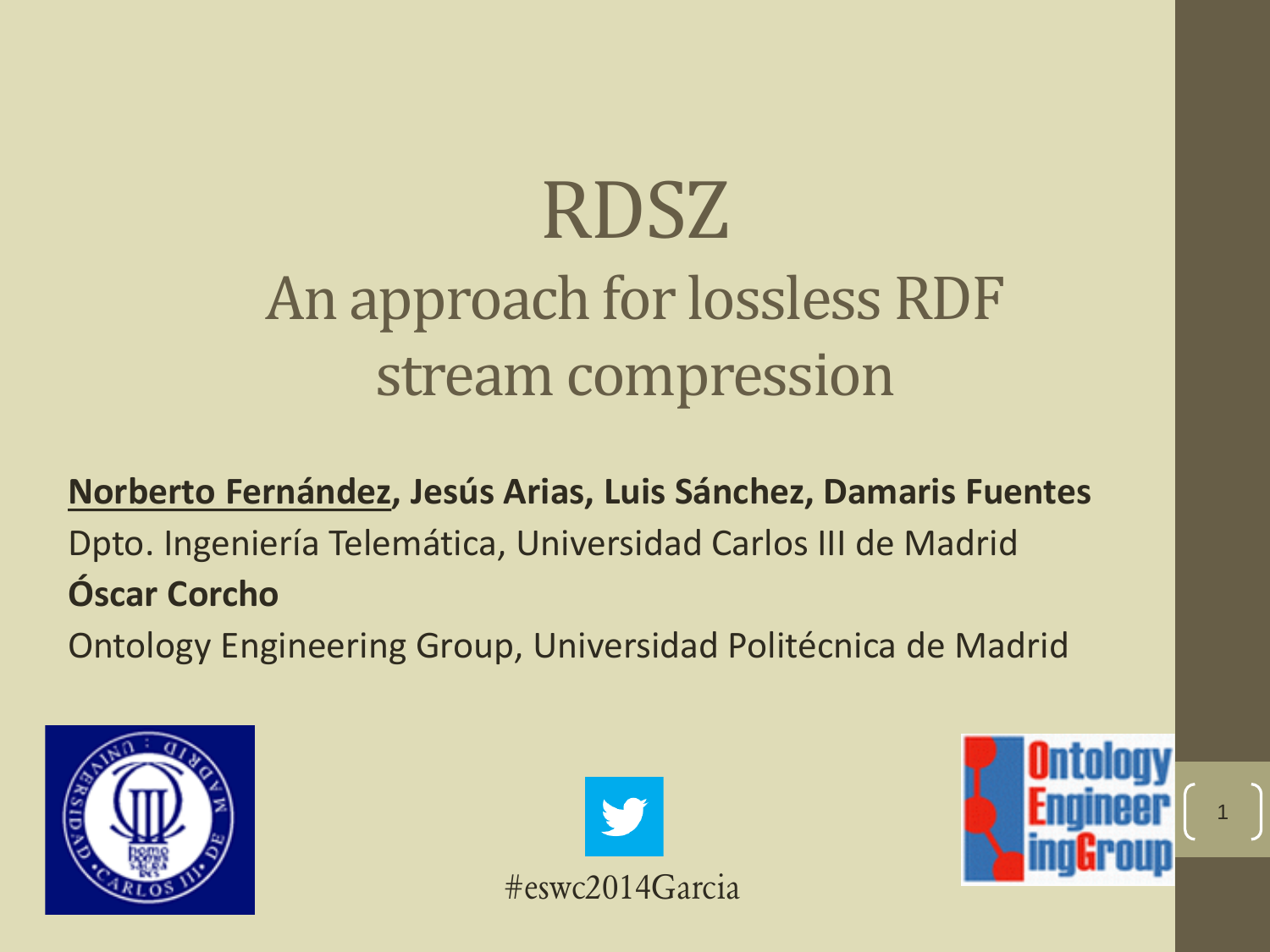## **Outline**

- Motivation
- RDSZ algorithm
	- Introduction (inspiring principles)
	- Running example (working details)

- Evaluation
	- Datasets & setup
	- Compression performance
	- Response time
- Conclusions & Future lines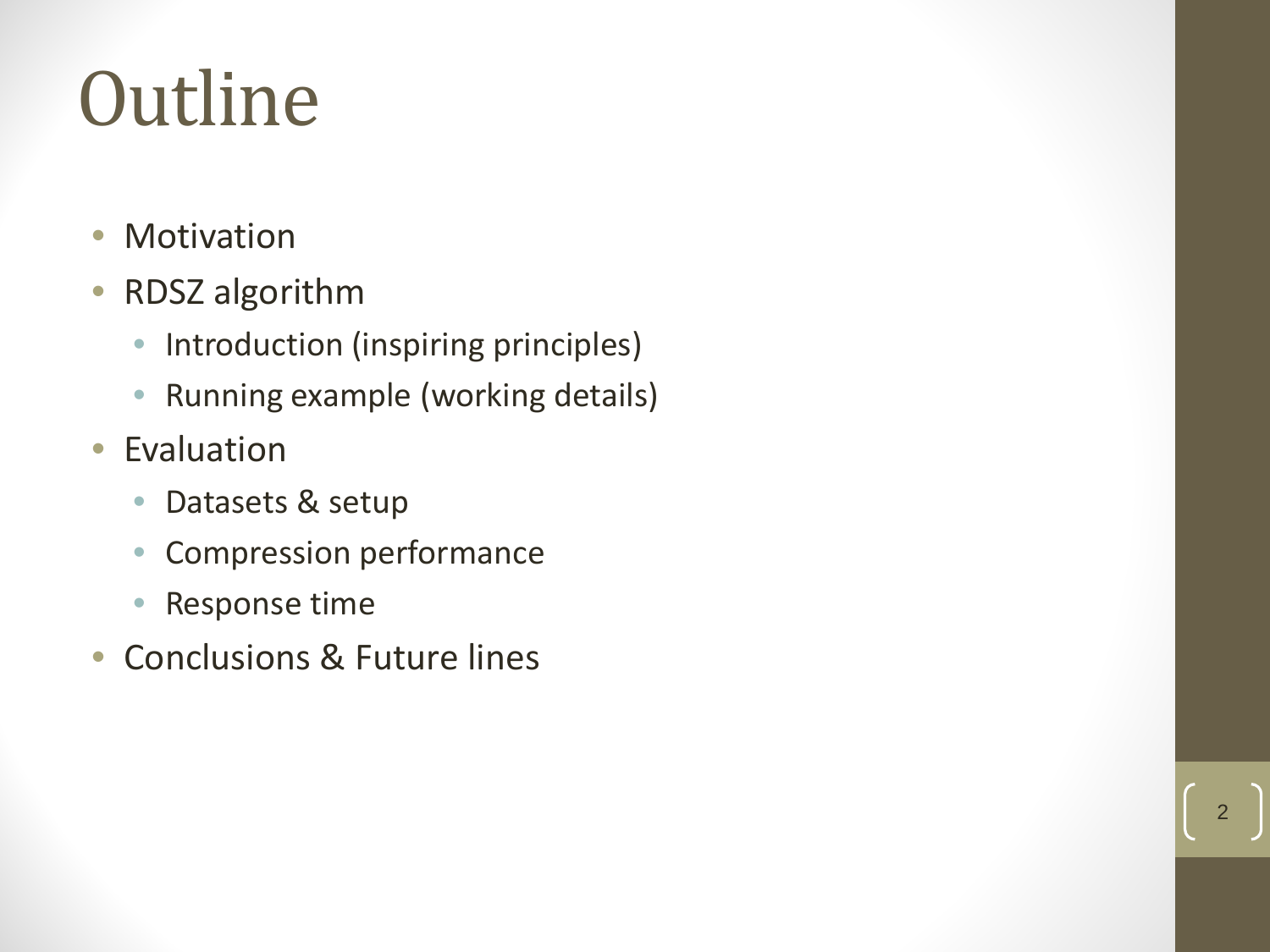- Popularization of streaming data on the web …
	- Social networks (e.g. micro-blogging)
	- Internet of things (e.g. sensor data)





Source: http://channelnomics.com/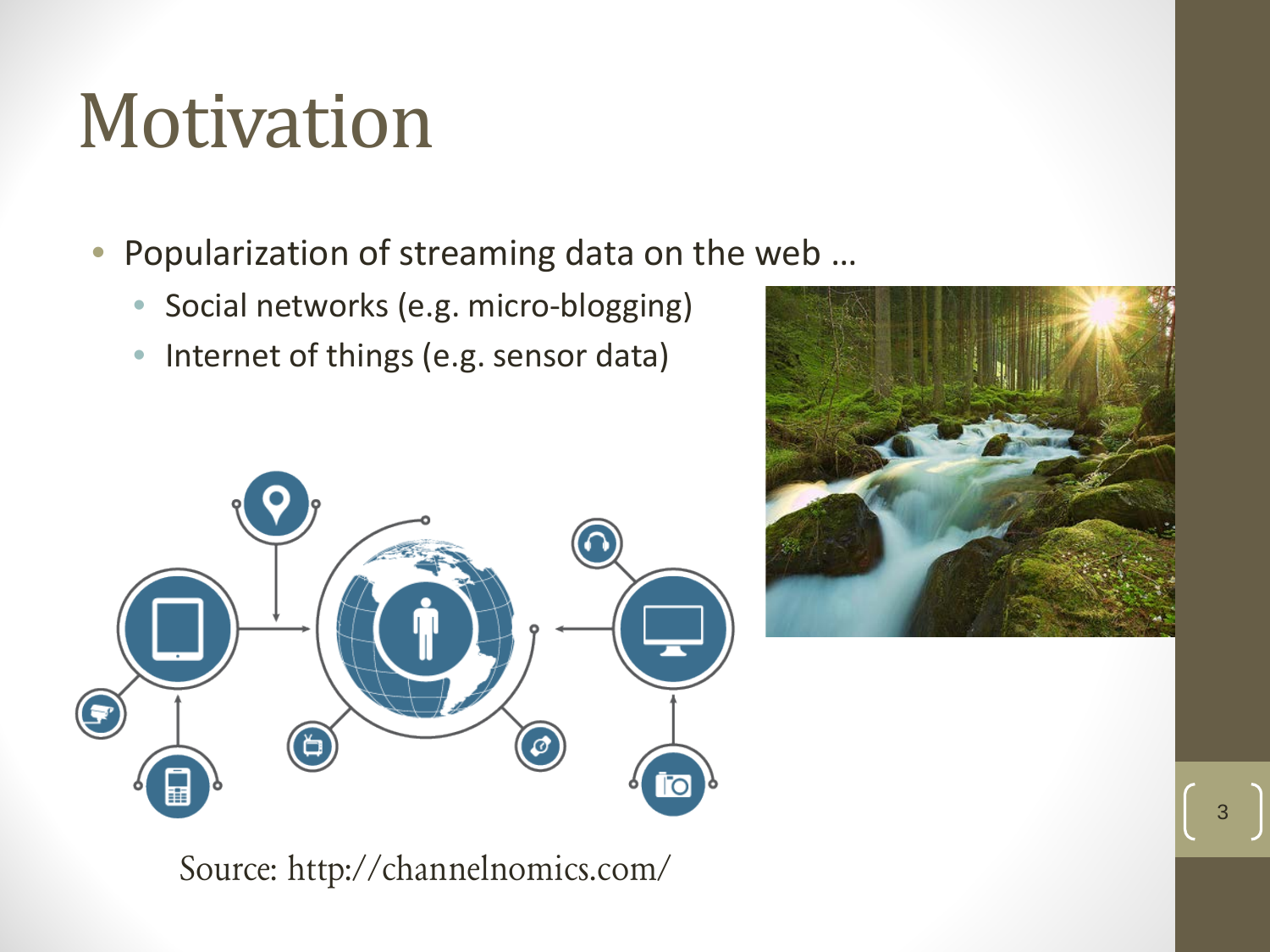• Initiatives from the semantic web community …

- RDF Stream Processing Group (W3C)
- Stream reasoning
- Query languages
	- SPARQLStream, C-SPARQL, …
- Scalable RDF stream processing
	- CQELS-Cloud
- Scalable RDF stream publishing
	- Ztreamy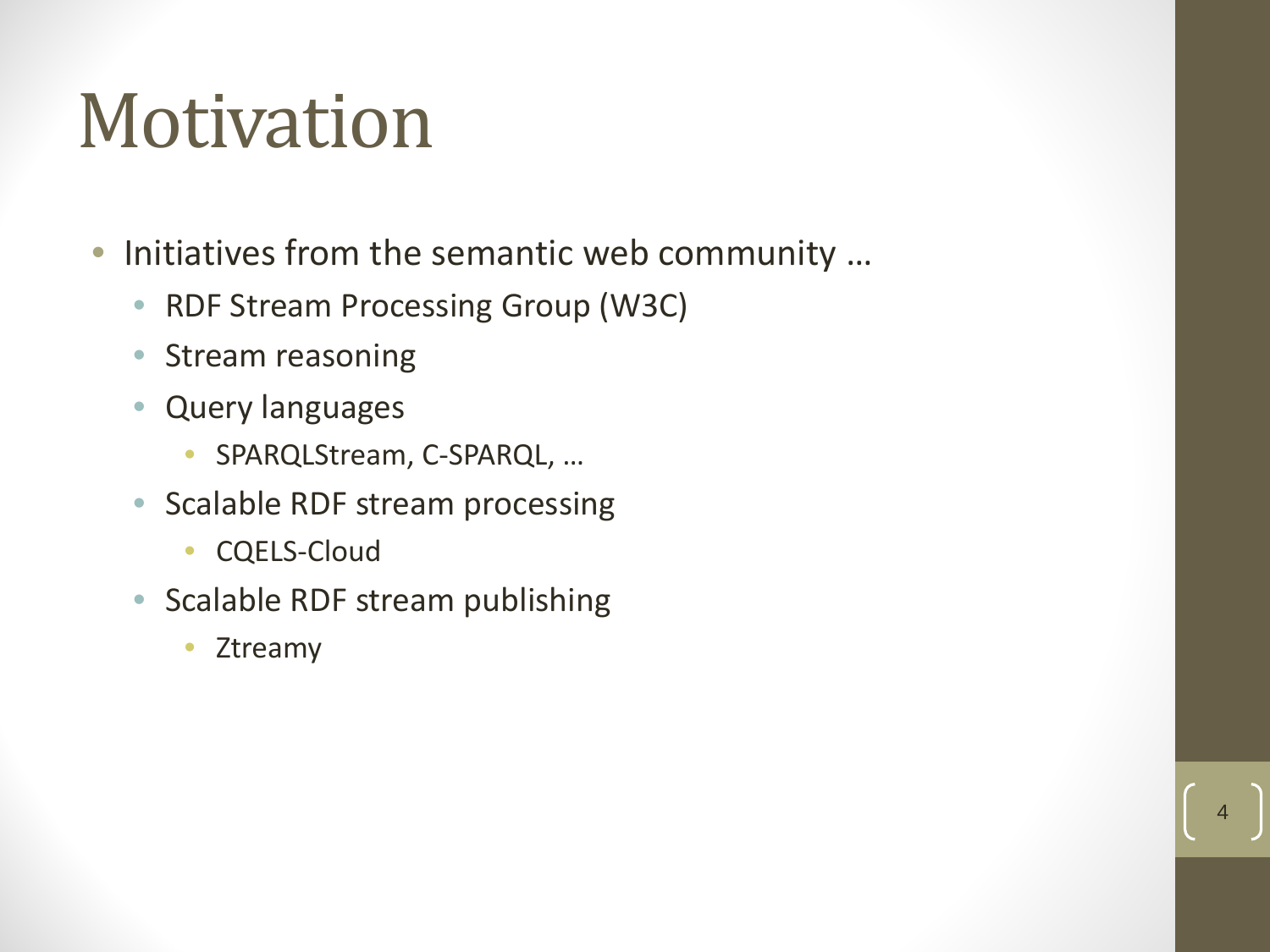- **Ztreamy** 
	- Middleware for scalable RDF stream publishing
		- Publish RDF streams on top of HTTP
		- Up to 40.000 clients per server with delays of few seconds
	- More info ...

*Ztreamy: A middleware for publishing semantic streams on the Web.* J. Arias, N. Fernández, L. Sánchez, D. Fuentes. Journal of Web Semantics 25(0), 2014.

5

• … or visit the demo at ESWC 2014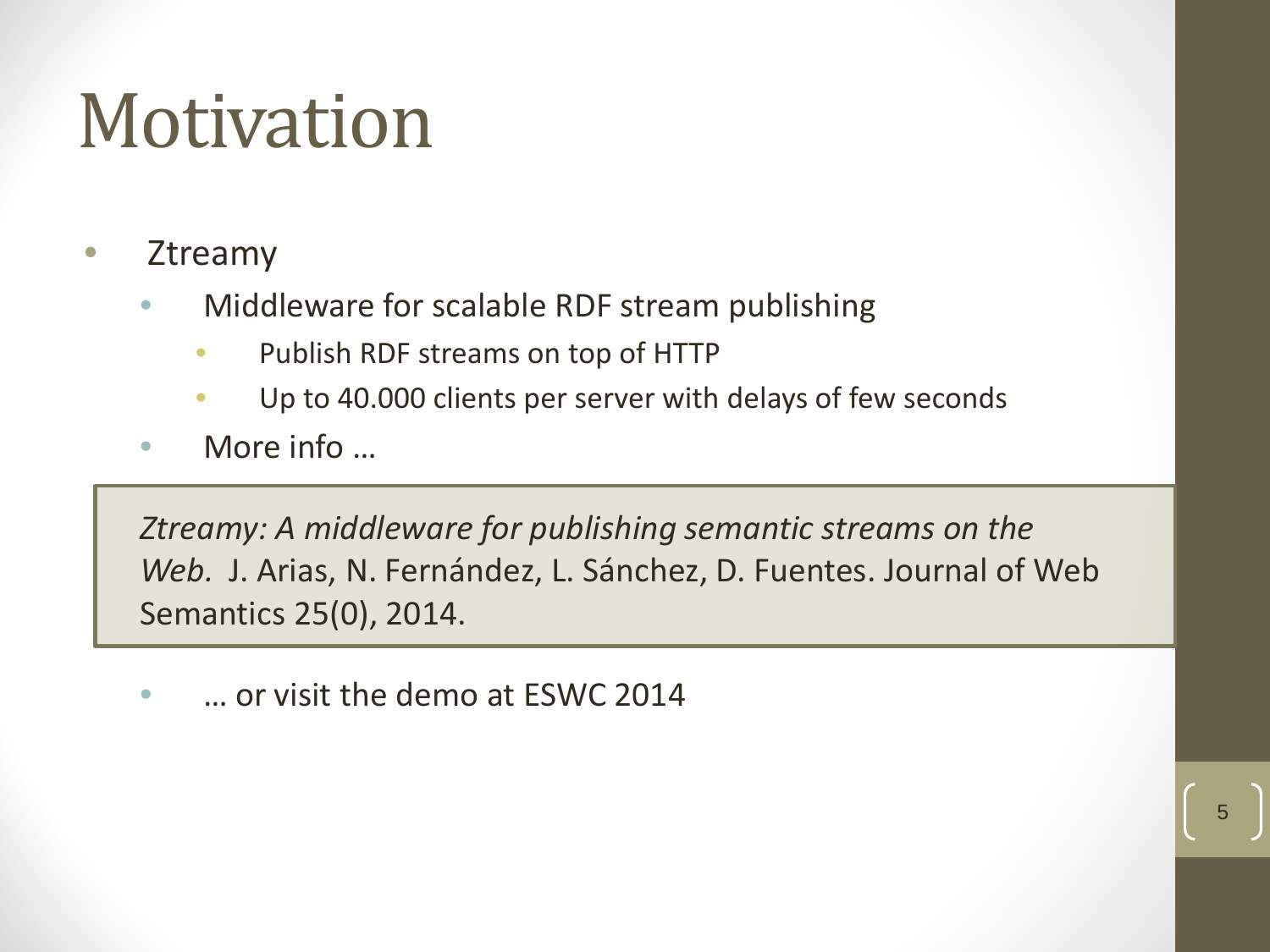- Ztreamy compresses the RDF streams
	- No RDF specific stream compressor available…
		- Only RDF block compressors (like HDT)
	- … use a general purpose stream compressor: Zlib (Deflate)
- We found that this **compression has a <b>DI**g impact on system **performance**
	- Drastic reduction in network load
	- Reduction on CPU usage



http://beforeitsnews.com/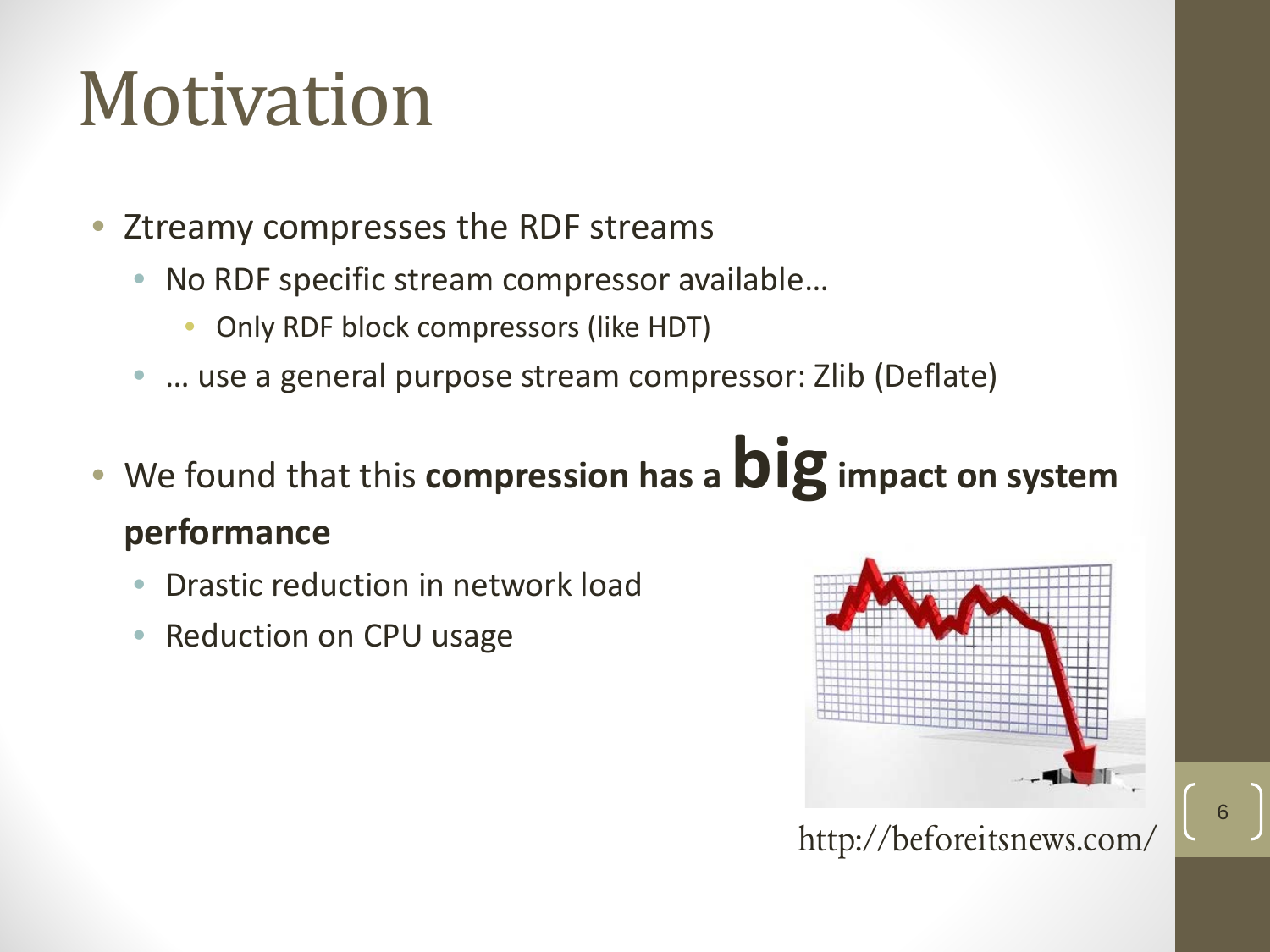## RDSZ: Introduction

Research quest:

Can we improve Zlib compression rate?

- Hypothesis: Yes, we can!
	- Zlib provides good compression rate for text ...
	- … items in an RDF stream have structural similarities …
		- Generated by software according to a schema
	- ... and Zlib takes limited advantage of these similarities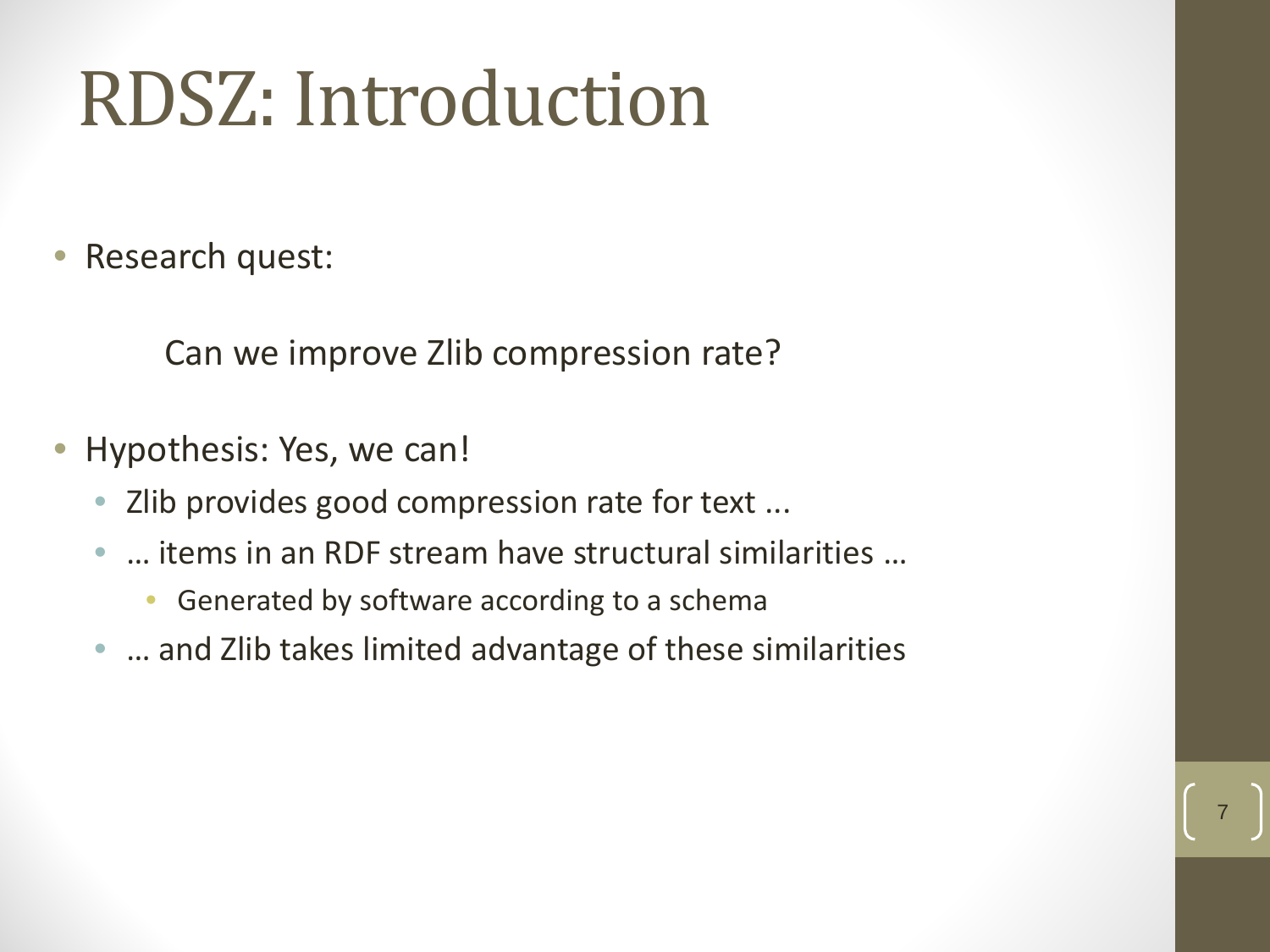## RDSZ: Introduction

- Idea!
	- Use **differential encoder** to exploit structural similarities …
		- Represent an RDF item on the basis of previous items in the same stream
			- Use a LRU cache to save information about previous items
		- The results are serialized as text
	- … combined **with Zlib**
		- Good text compression



http://www.zlib.net/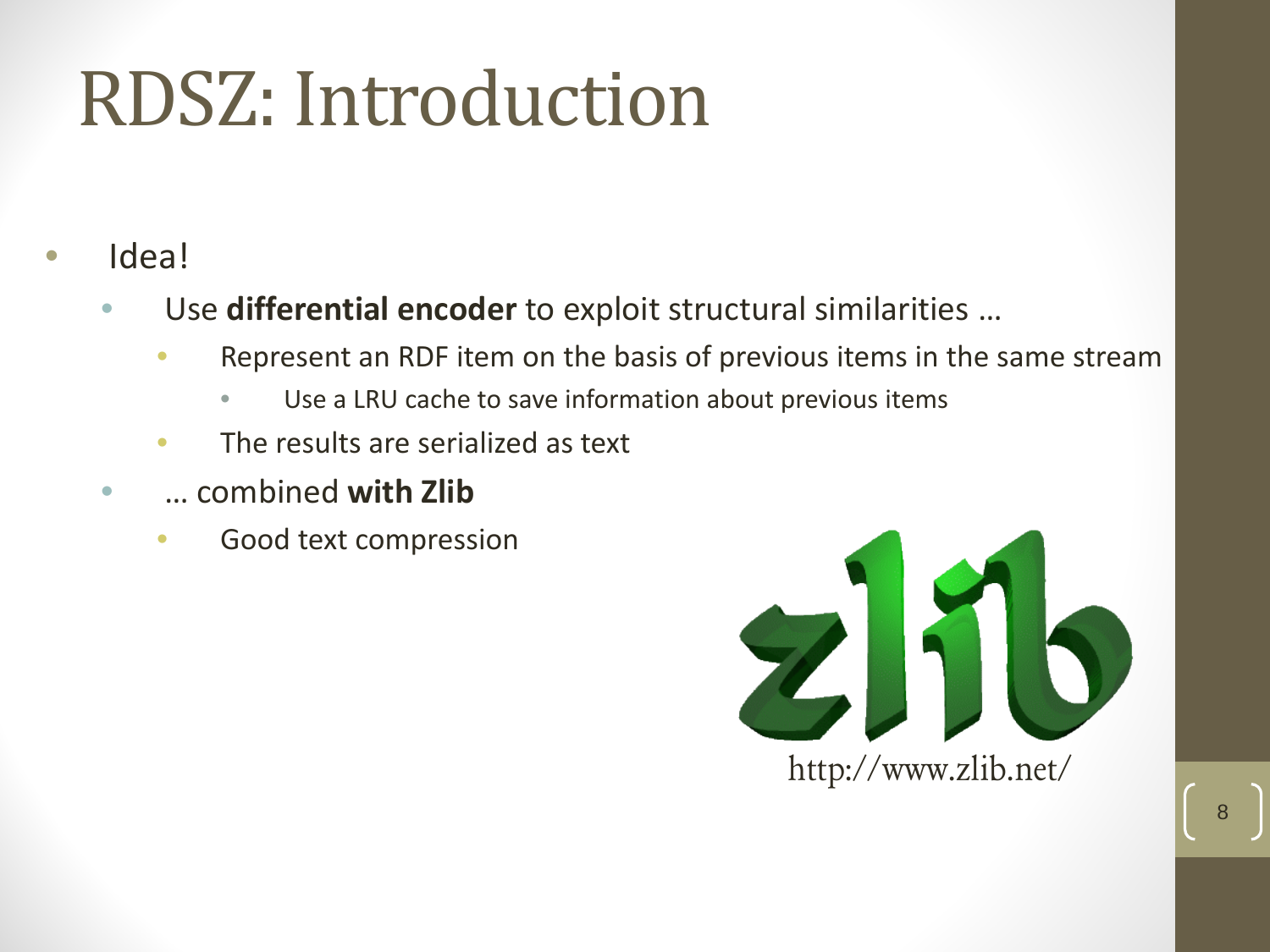• Block diagram …



- ... I will describe the functionality of the most important blocks using a running example
	- See the paper for the algorithmic nuts & bolts  $\left[\begin{array}{ccc} 9 & 1 \end{array}\right]$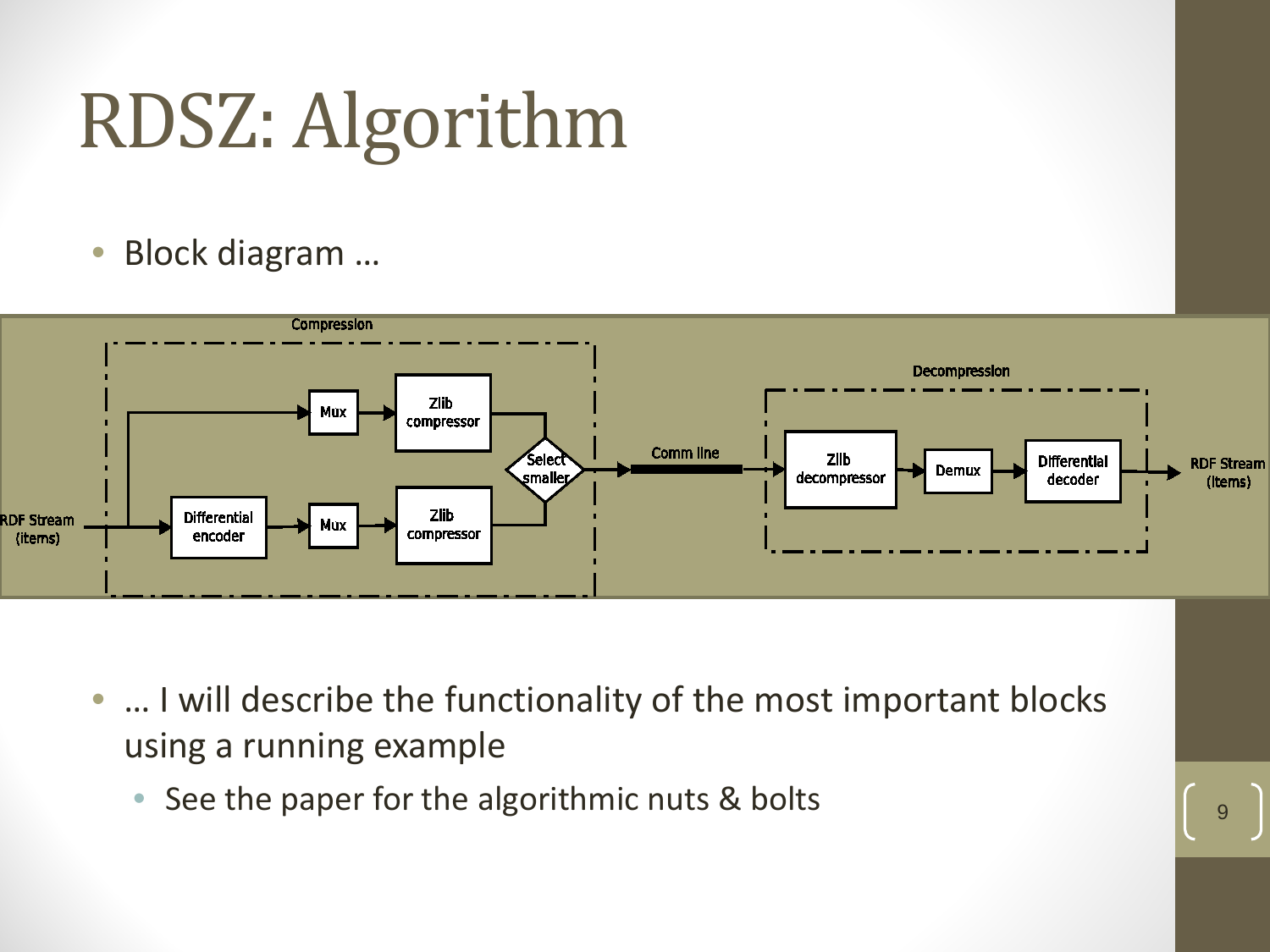- Our sample stream has two items…
	- Item 1 (no previous item before this)

```
@prefix dc: <http://purl.org/dc/elements/1.1/>
@prefix wtl: <http://webtlab.it.uc3m.es/> .
wtl:_556103084 dc:date "2013-02-20T16:58:32Z";
   dc:author "Wonderboy";
   wtl:pageid 6227038;
    wtl:title "Villeroy & Boch".
```
Differential

encoder

• Item 2 (sent after item 1)

```
@prefix dc: <http://purl.org/dc/elements/1.1/>.
@prefix wtl: <http://webtlab.it.uc3m.es/> .
wtl:_556103110 dc:date "2013-02-20T16:58:40Z";
    dc:author "Wonderboy";
    wtl:pageid 31317733;
    wtl:title "2013 Women's Cricket World Cup"
```
Zlib

compressor

Mux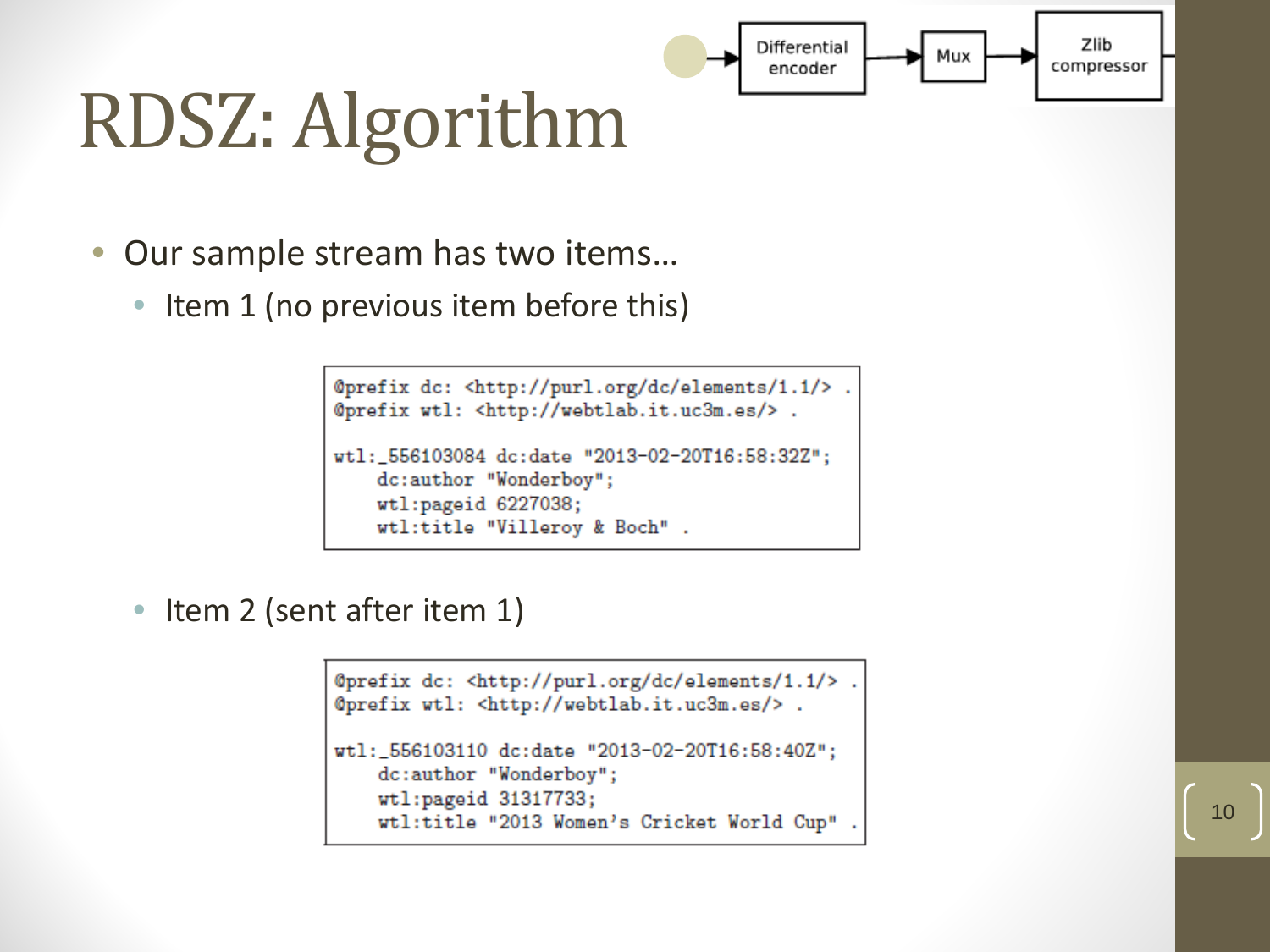

- Processing item 1 at the differential encoder
	- 1. Decompose the RDF item into **triple pattern** & **variable bindings**

 $?x0 \leq http://purl.org/de/elements/1.1/author > ?x1$ .  $?x0 <$ http://purl.org/dc/elements/1.1/date>  $?x2$ .  $?x0 <$ http://webtlab.it.uc3m.es/pageid>  $?x3$ .  $?x0 <$ http://webtlab.it.uc3m.es/title>  $?x4$ .

| variable | value                                                        |
|----------|--------------------------------------------------------------|
| (x0      | $\langle \text{http://webtlab.it.uc3m.es/556103084>}\rangle$ |
| 7x1      | "Wonderboy"                                                  |
| 7x2      | "2013-02-20T16:58:32Z"                                       |
| ?x3      | 6227038                                                      |
| 7x4      | "Villeroy & Boch"                                            |

- 2. Is the triple pattern included in the encoder cache?
	- $NO \rightarrow$  append the Turtle serialization of item 1 to output
- 3. Save the pattern and bindings in the encoder LRU cache for future reference  $\begin{bmatrix} 11 & 11 \\ 11 & 11 \end{bmatrix}$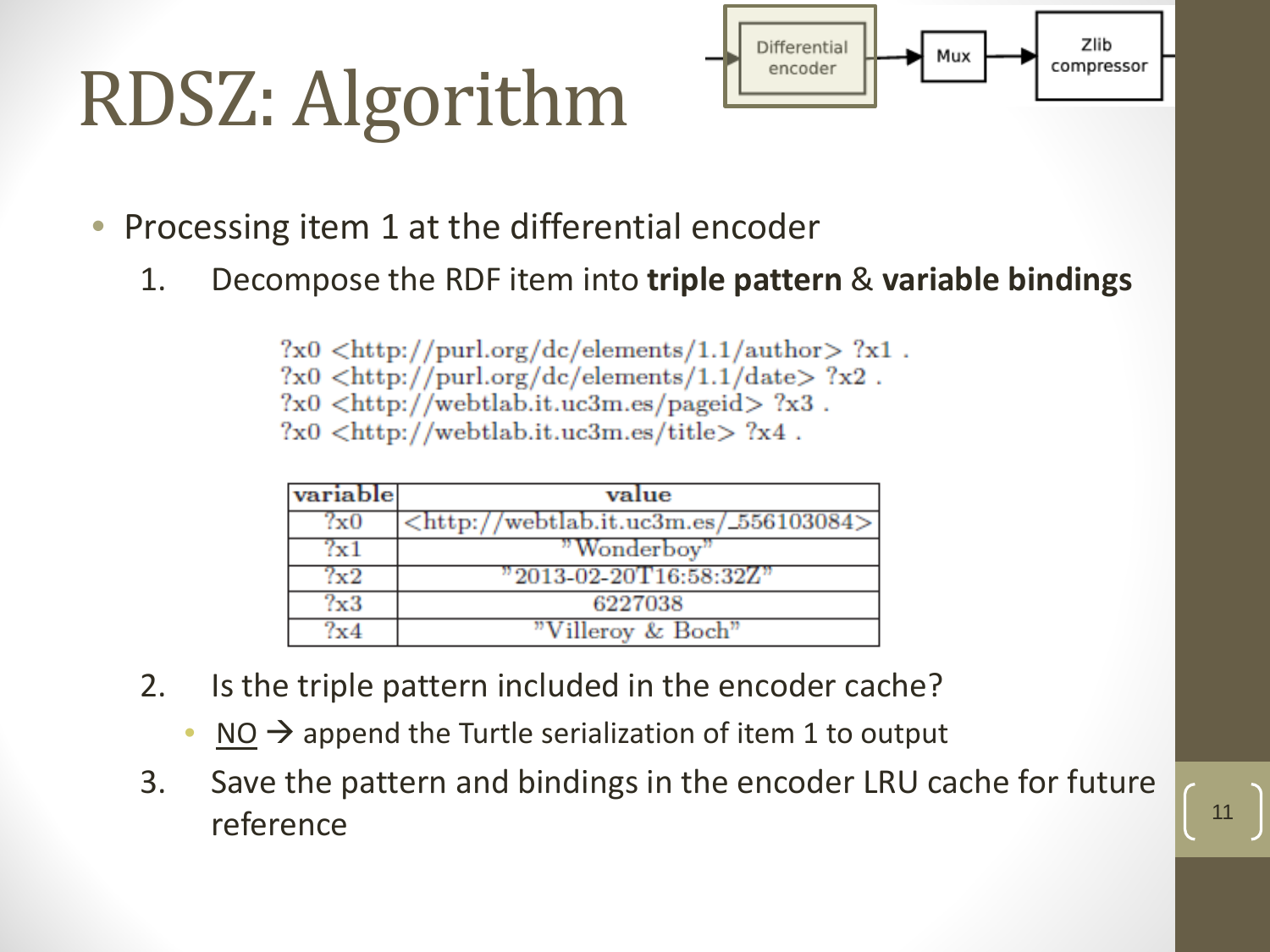

- Processing item 2 at the differential encoder
	- 1. Decompose the RDF item into **triple pattern** & **variable bindings**

 $?x0 \leq http://purl.org/de/elements/1.1/author > ?x1$ .  $?x0 <$ http://purl.org/dc/elements/1.1/date> $?x2$ .

 $?x0 \leq http$ ://webtlab.it.uc3m.es/pageid>  $?x3$ .

 $?x0 <$ http://webtlab.it.uc3m.es/title> $?x4$ .

| variable        | value                                                       |
|-----------------|-------------------------------------------------------------|
| ?x0             | $\langle \text{http://webtlab.it.uc3m.es/556103110}\rangle$ |
| $7\mathrm{x}$ 1 | "Wonderboy"                                                 |
| 7x2             | "2013-02-20T16:58:40Z"                                      |
| $7\mathbf{x}3$  | 31317733                                                    |
| $?$ x $\it{4}$  | "2013 Women's Cricket World Cup"                            |

- 2. Is the triple pattern included in the encoder cache?
	- $YES \rightarrow$  output differences in bindings wrt. item 1

```
\langlehttp://webtlab.it.uc3m.es/\angle556103110>
"2013-02-20T16:58:40Z"
31317733
"2013 Women's Cricket World Cup"
```
3. Update the LRU cache at the encoder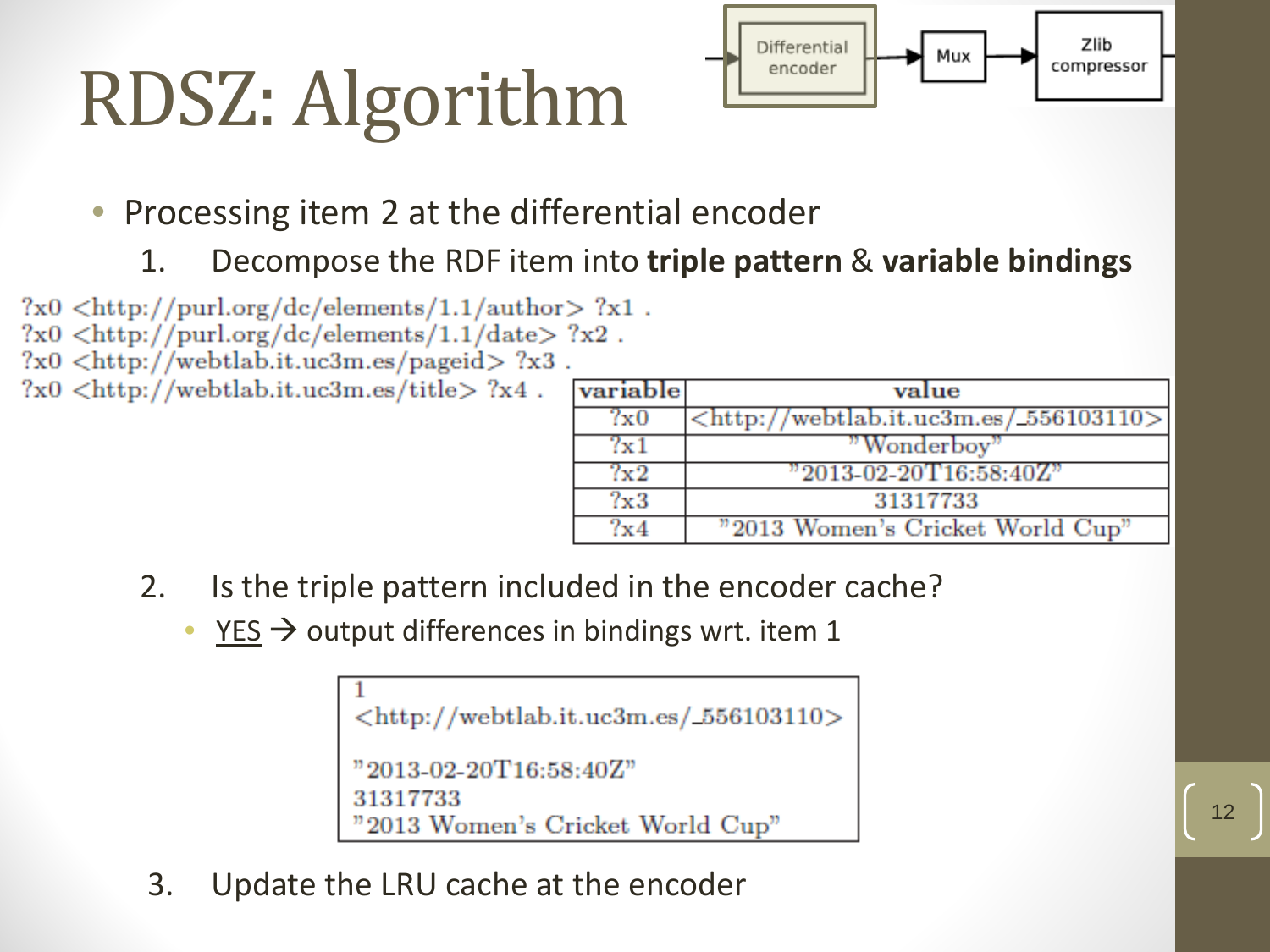- The multiplexer takes as input...
	- For item 1: its Turtle serialization

```
@prefix dc: <http://purl.org/dc/elements/1.1/>
@prefix wtl: <http://webtlab.it.uc3m.es/> .
wtl:_556103084 dc:date "2013-02-20T16:58:32Z";
    dc:author "Wonderboy";
   wtl:pageid 6227038;
    wtl:title "Villeroy & Boch".
```
• For item 2: the differences wrt. item 1

```
\langlehttp://webtlab.it.uc3m.es/_556103110>
"2013-02-20T16:58:40Z"
31317733
"2013 Women's Cricket World Cup"
```
- The multiplexer concatenates these item representations
	- Using a delimiter to mark their limits

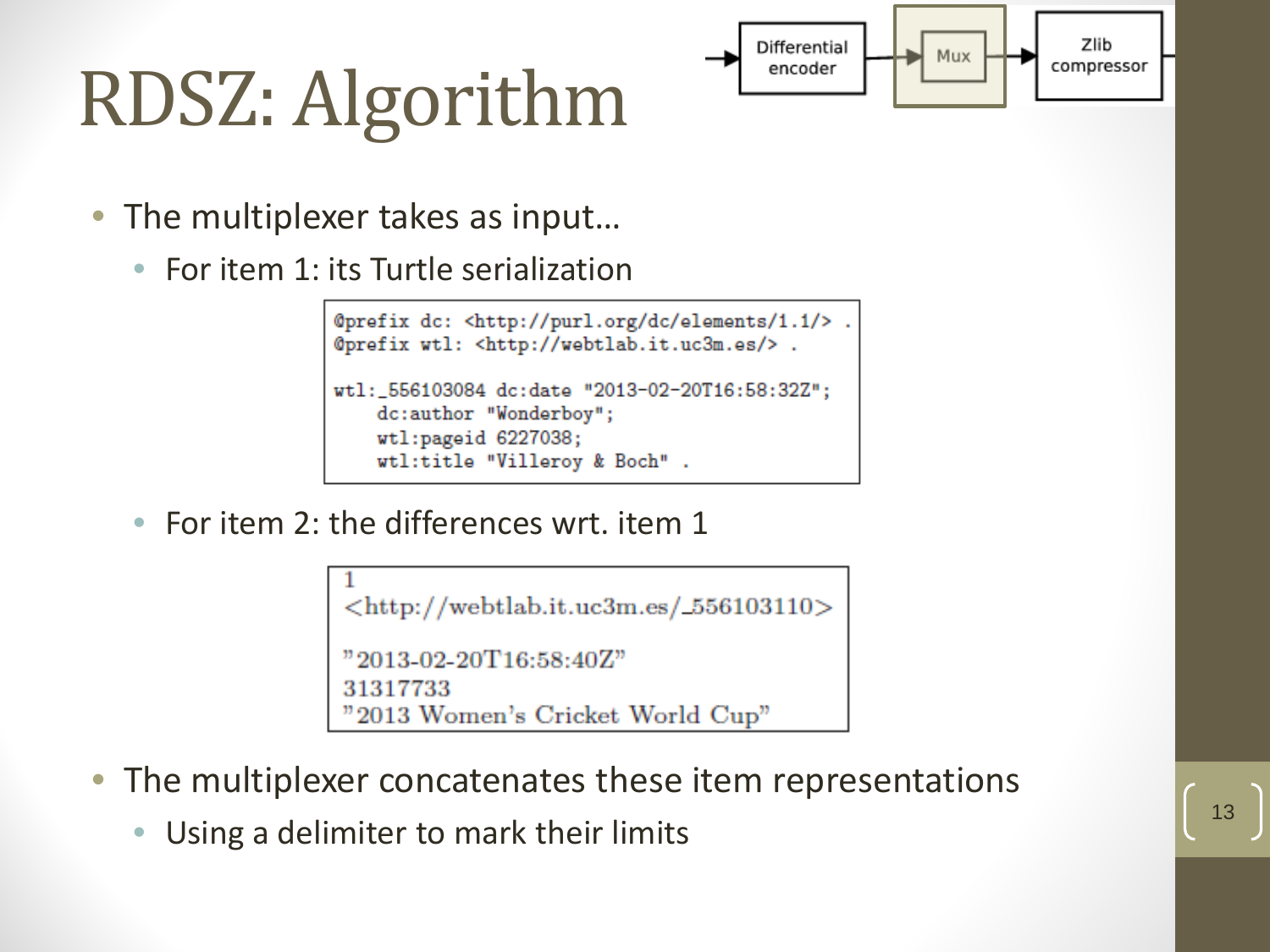- The output of the multiplexer is compressed with Zlib
	- Note that the result is text, Zlib is good at taking advantage of redundancies in text

Differential

encoder

- The binary output from Zlib is sent to the network socket
- The decompressor simply carries out the inverse process...
	- Decompresses Zlib
	- Splits the different items at the demultiplexer
	- Decodes the encoded items
		- The decoder has also an LRU cache keep in sync with that of the encoder

Zlib

compressor

Mux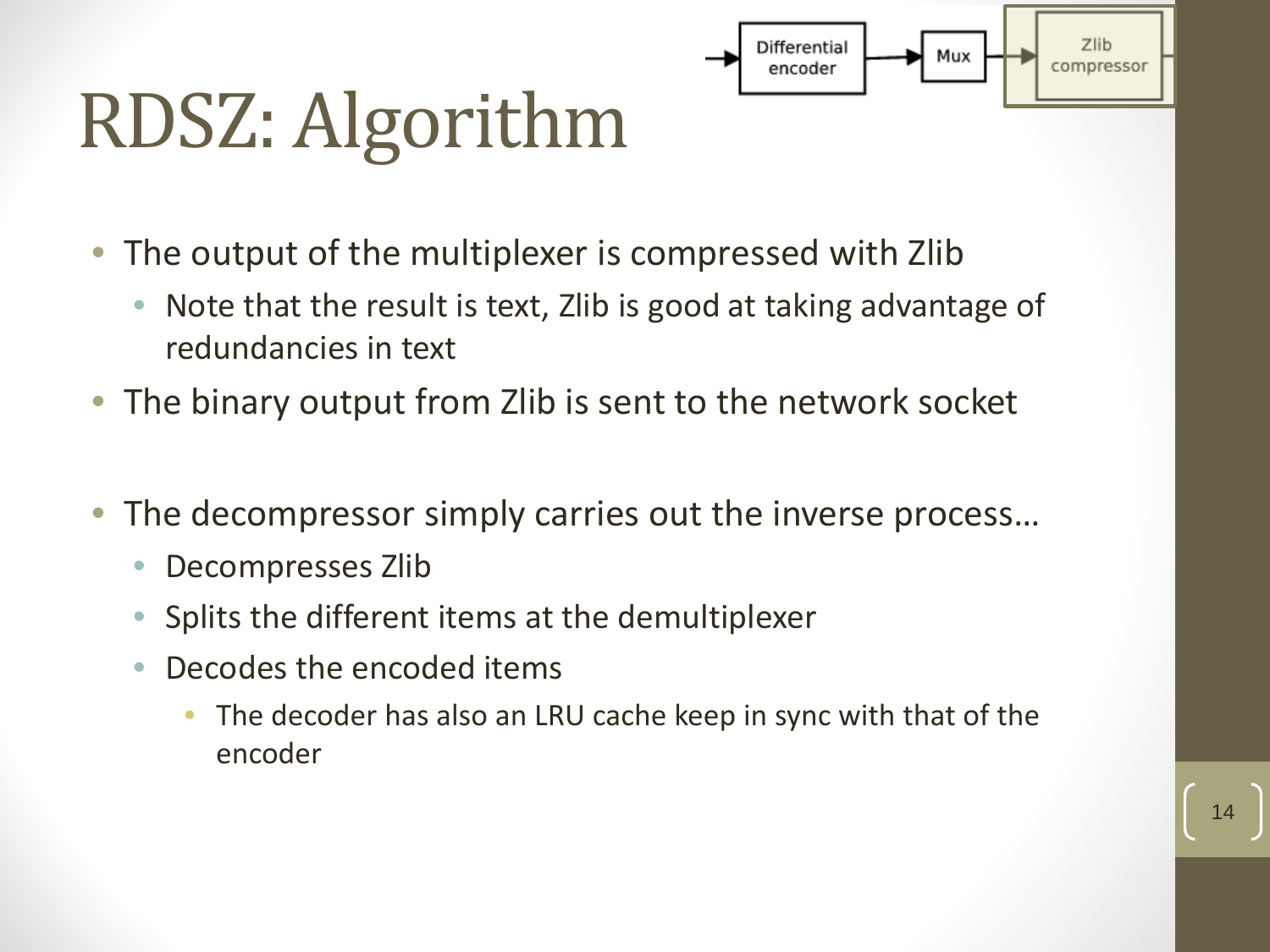#### • Datasets

- Datasets: heterogeneous
	- AEMET1 & AEMET2 (weather)
	- Identica (micro-blogging)
	- Wikipedia (stream of Wikipedia edits)
	- Petrol (credit card transactions)
	- LOD (Linked Observation Data) (weather)
	- Mix (random mixture of items from the former)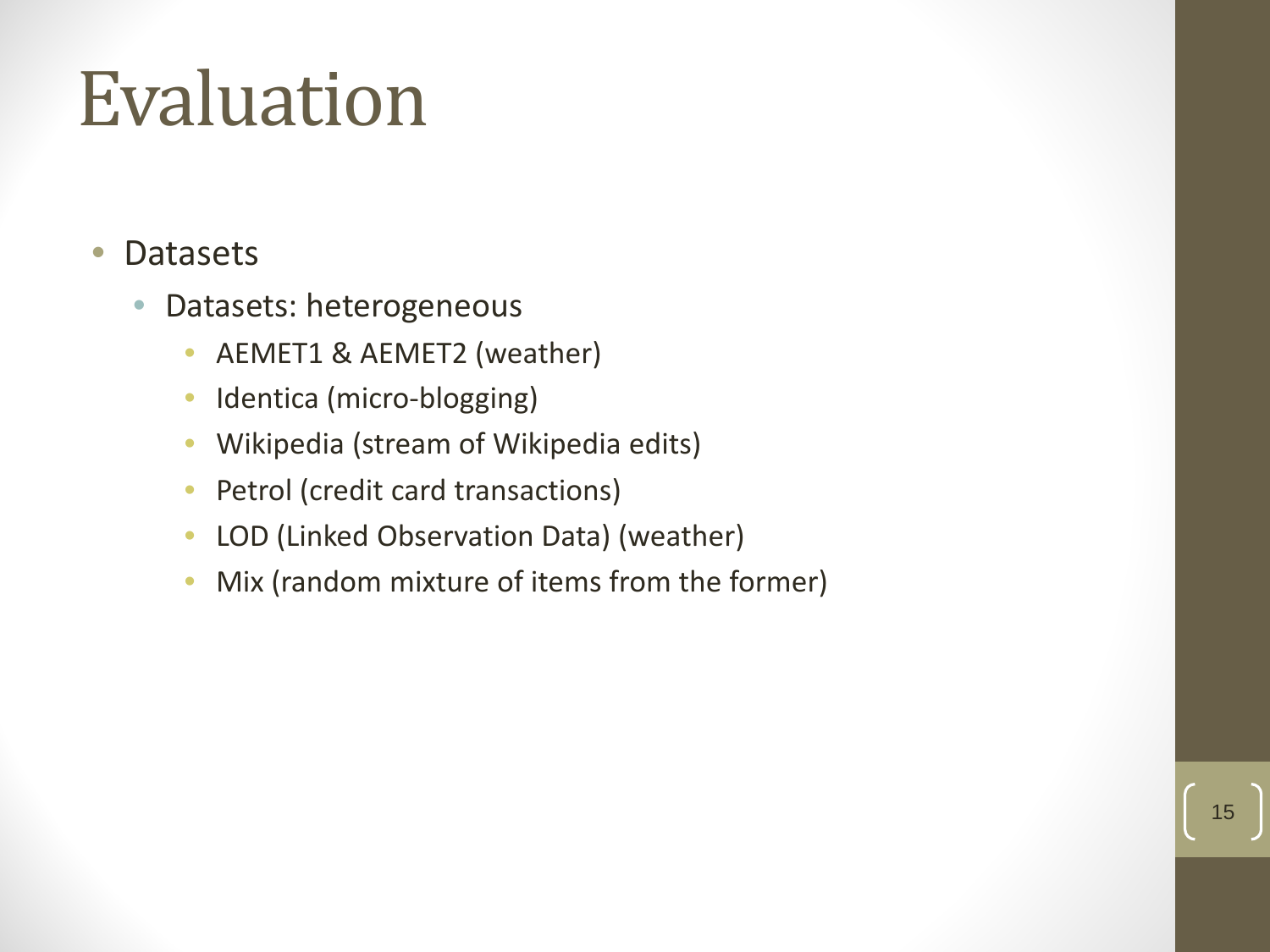- Setup:
	- Prototype: Python 2.7.3 + RDFLib 4.0.1
	- PC: Ubuntu 12.04, Intel Core 2, 2.53GHz, 8GB RAM
	- Evaluation parameters:
		- cacheSize (size of LRU cache of past items)
		- batchSize (number of items combined at the Mux)
			- Related with the delay perceived at receptor
	- Performance metrics:
		- Compression gain
		- Average processing time per item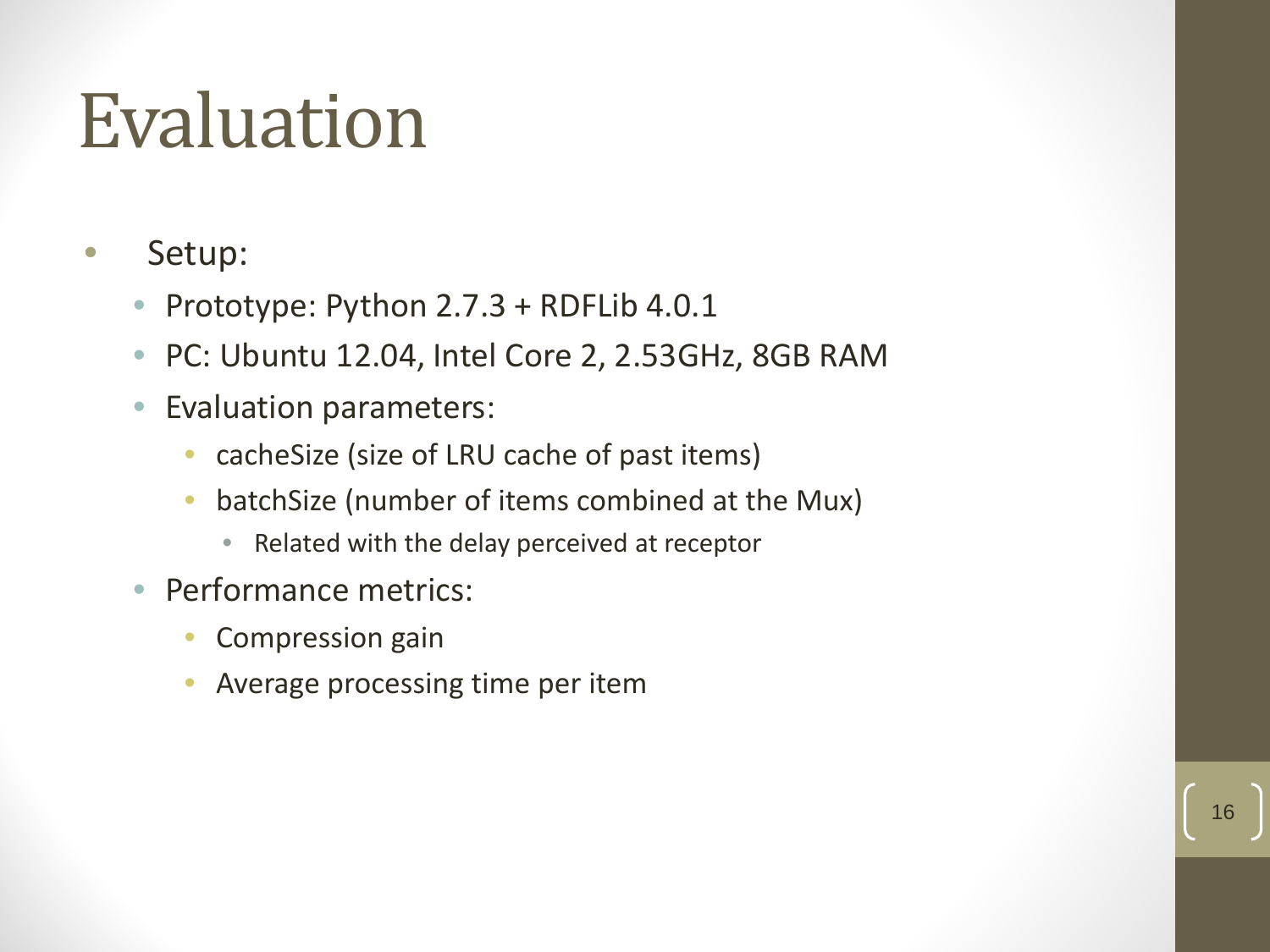- Compression performance
	- Experiment 1: cacheSize=100, batchSize=5 (fixed)
		- Gain over raw Turtle (no compression): around 90%
		- Gain over Turtle + Zlib: 0% -- 31%

|                | Zlib baseline (No differential encoding) |            |            |           | <b>RDSZ</b>                                                      | RDSZ   |  |
|----------------|------------------------------------------|------------|------------|-----------|------------------------------------------------------------------|--------|--|
| Dataset        | XML                                      | Turtle     | N-Triples  | JSON-LD   |                                                                  |        |  |
|                |                                          |            |            |           | size (bytes) size (bytes) size (bytes) size (bytes) size (bytes) | Gain   |  |
| <b>AEMET1</b>  | 4,325,202                                | 2,299,308  | 5,552,972  | 3,051,049 | 1,876,624 18.38%                                                 |        |  |
| <b>AEMET2</b>  | 12,854,321                               | 8.120,614  | 16,930,673 | 9.432.218 | 5,633,763 30.62%                                                 |        |  |
| Identica       | 3,335,047                                | 2,604,441  | 3,569,338  | 3,078,349 | 2,266,868 12.96%                                                 |        |  |
| Wikipedia      | 3,017,381                                | 2,466,633  | 3,450,287  | 2,821,515 | 2,466,633                                                        | 0%     |  |
| Petrol         | 29,370,624                               | 23,594,420 | 34,368,532 |           | 25,689,604 19,806,835 16.05%                                     |        |  |
| $\mathbf{LOD}$ | 1,230,708                                | 784,298    | 1,652,188  | 1,056,188 | 537,646                                                          | 31.45% |  |
| Mix            | 889,410                                  | 665,786    | 1,019,060  | 804,721   | 599,775                                                          | 9.91%  |  |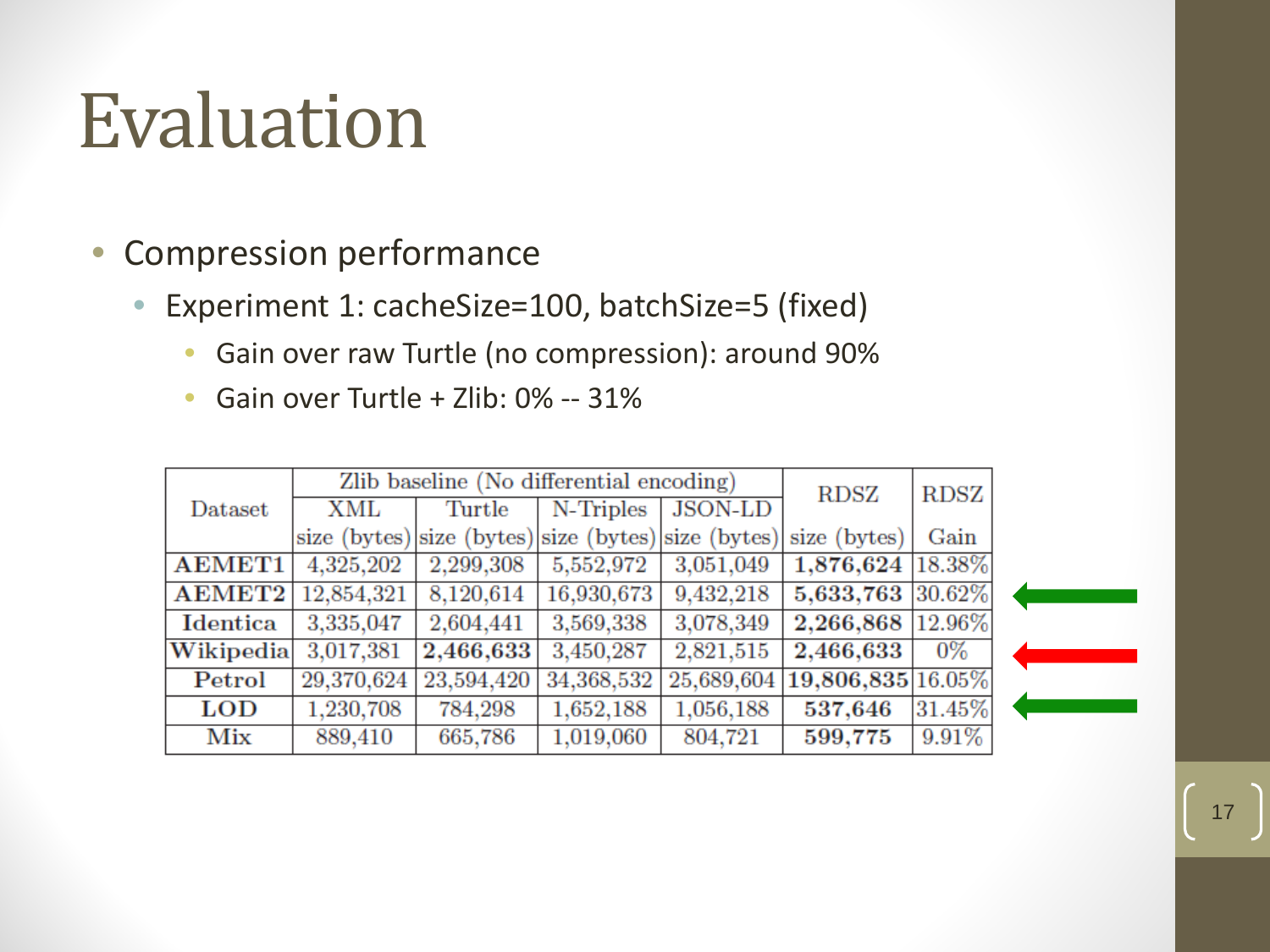- Compression performance
	- Experiment 2: variable cacheSize & batchSize in AEMET1

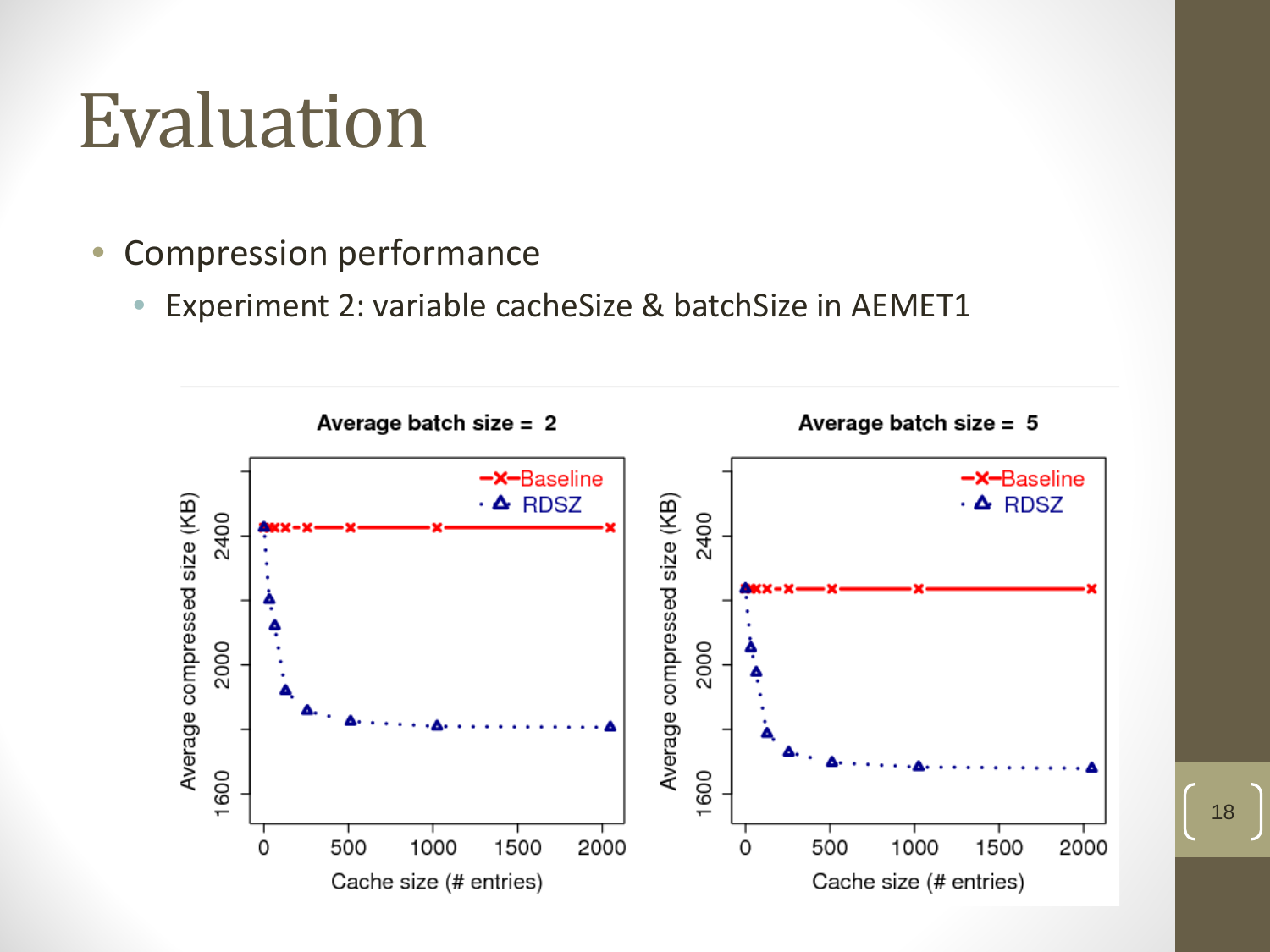- Response time
	- Total (comp. + decomp.) average processing time per item in the range of milliseconds (8-200ms/item)
		- Worse than the Zlib baseline (ratio 2-3)
	- Linear model suggests linear dependency on the number of triples per item
		- Small items (avg. number of triples 7 -- 179)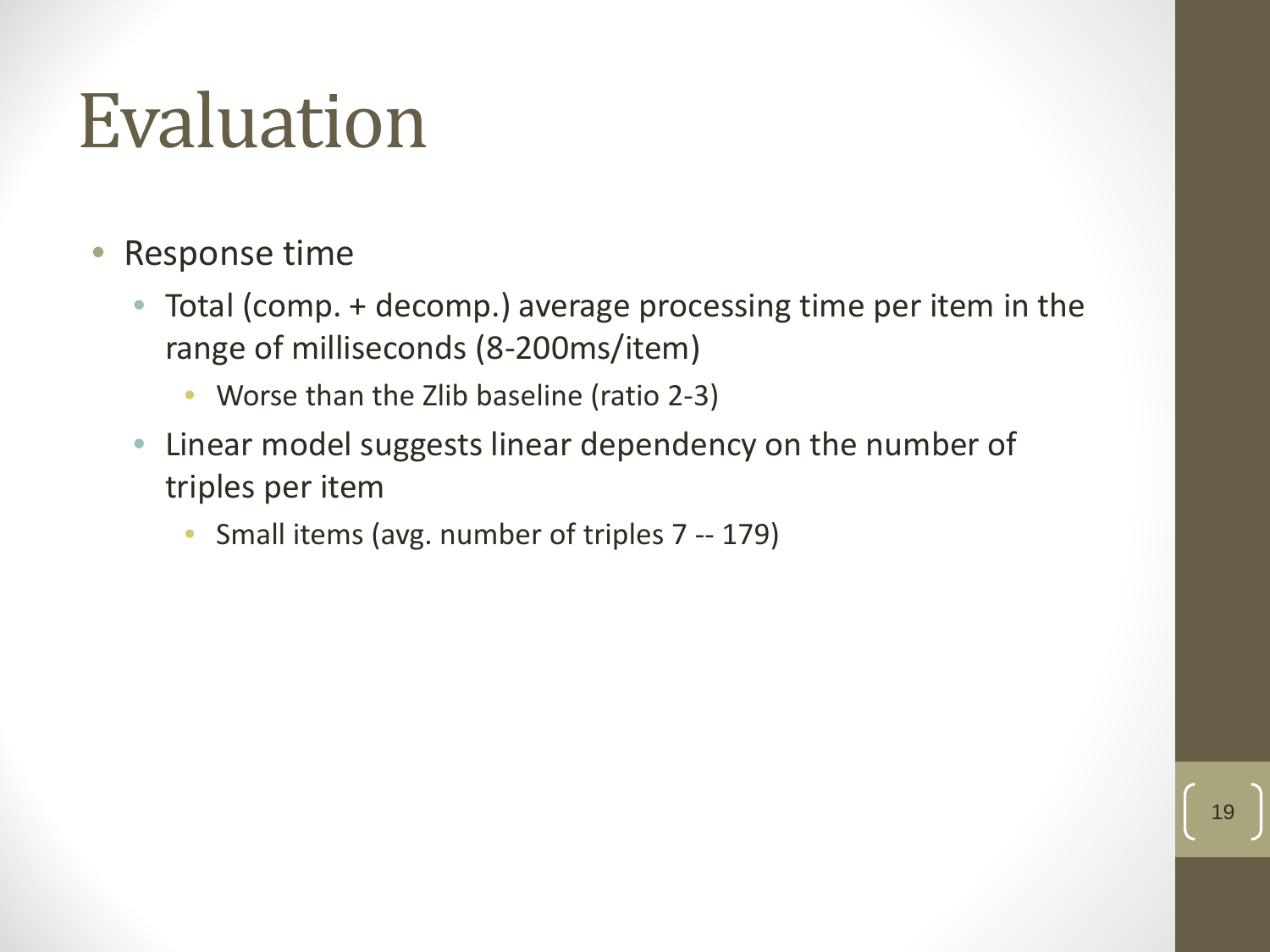## Conclusions & Future Lines

- Conclusions
	- RDSZ better compression ratios than Zlib …
		- Taking advantage of structural similarities seems beneficial
	- ... but the response time is worse.
		- Python prototype not optimized for response time
- Future lines
	- RDSZ needs to be decompressed to query the stream

20

• Integrate RDSZ into Ztreamy